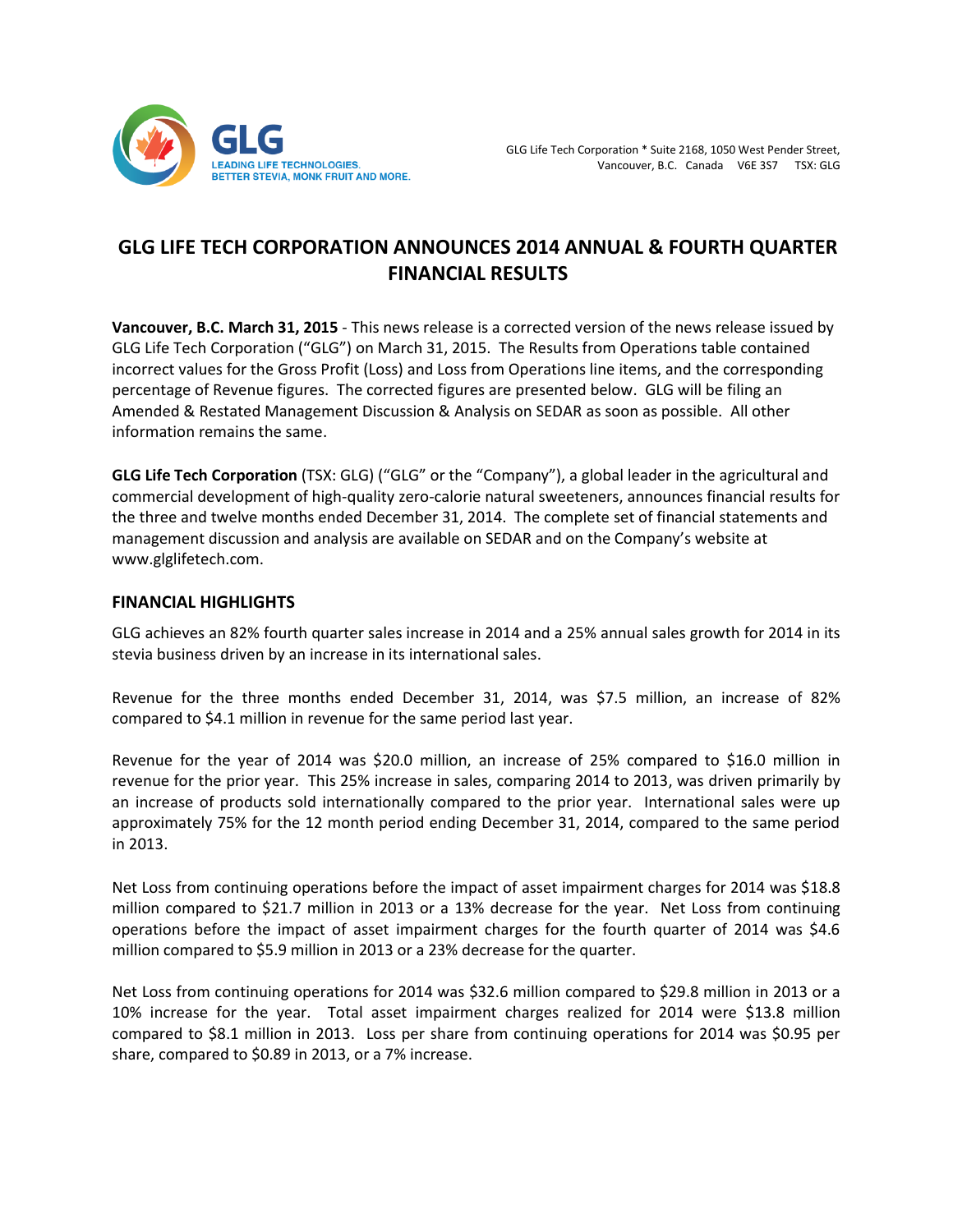Non-GAAP Financial Measures improved in 2014 for both loss per share from continuing operations and before asset impairment charges and EBITDA margin.

Loss per share from continuing operations and before asset impairment charges was \$0.55 per share for the year ended December 31, 2014, compared to the prior year (\$0.65 per share) or a 15% improvement. Loss per share from continuing operations and before asset impairment charges was \$0.13 per share for the fourth quarter of 2014, compared to the same period in 2013 (\$0.18 per share) or a 25% improvement.

EBITDA margin for 2014 improved to negative 22% from negative 28% in 2013 or a 21% improvement.

## **CORPORATE AND SALES DEVELOPMENTS**

#### **Commencement of Monk Fruit Business**

GLG has been active in its plans to become a leading supplier of monk fruit (also known as Luo Han Guo) extract in 2014. In 2014, it undertook a series of significant steps towards that end. In July 2014, these efforts resulted in a milestone contract to supply monk fruit extract to a global leader in the food industry. Some of the significant achievements in GLG's development of its monk fruit capabilities, including the supply agreement, are described below.

On February 3, 2014, the Company announced that it had filed a patent with the State Intellectual Property Bureau of the People's Republic of China for its proprietary process for extraction and production of high-purity monk fruit extracts as well as monk fruit formulations used in food and beverage applications. The Company is seeking International Patent Protection under the Patent Cooperation Treaty for this patent. The patent filing has two components; the first addresses GLG's proprietary industrial scale purification processes for monk fruit and the second addresses monk fruit formulations. Both components leverage our patented and proprietary techniques developed for purification and formulation of high-purity stevia extract products. GLG expects that its proprietary monk fruit technology covered in this patent will result in higher yields of mogroside from the fruit and greater purity of extracts. The company is currently capable of producing monk fruit extracts up to 60% mogroside V purity and is working on 70 to 80% pure mogroside V extracts. These products are expected to be the highest available in the marketplace. Formulations in the patent cover a range of formulations, including stevia monk fruit blends.

On July 21, 2014, GLG announced that it had submitted a Generally Recognized as Safe notification with the FDA for its monk fruit extract products. The GRAS notification covers three distinct monk fruit extracts, MV30, MV50, and MV60, each containing a minimum level of mogroside V (30%, 50%, and 60%, respectively). On December 10, 2014, the Company announced that it had received from the FDA a Letter of No Objection regarding the Company's determination of GRAS status for its monk fruit extracts.

On July 23, 2014, GLG was pleased to announce that it had signed an agreement under which it is producing and supplying monk fruit extract products to one of the global leaders in the food industry. GLG expects revenues from this twelve-month agreement to be approximately \$12 million. While initially encompassing a one-year term corresponding to the 2014 growing season, harvest, and subsequent production, GLG and the customer have the express option to extend the agreement over future years. This agreement not only hailed GLG's entry into the monk fruit production and supply space, it also immediately positioned GLG to be a leading producer of monk fruit products.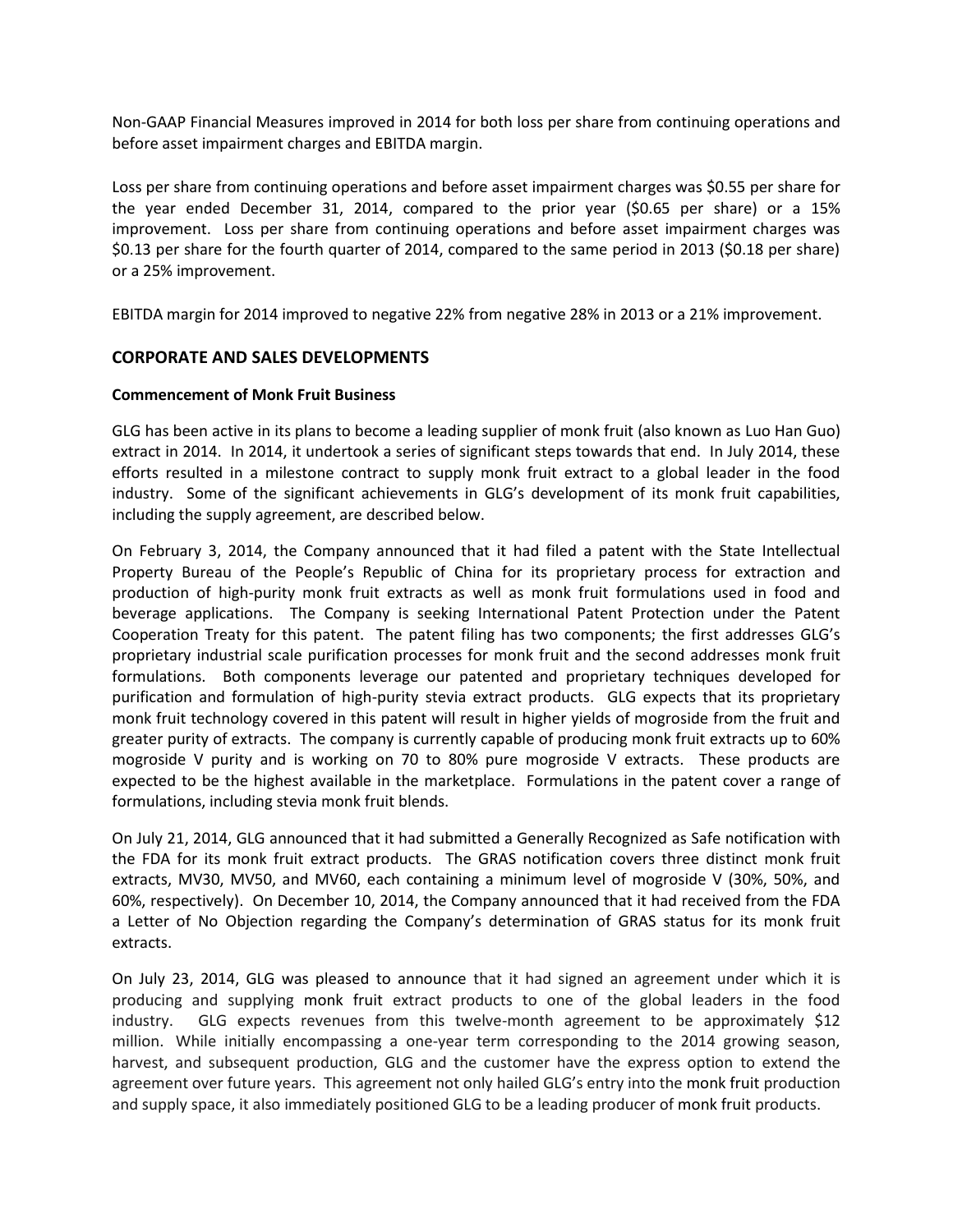In the latter half of 2014, GLG finished establishing its fully integrated supply chain for monk fruit, including obtaining high-quality monk fruit seedlings, contracting with monk fruit growers and storage facilities, and developing its patent-pending processing technology for high-purity monk fruit extract and quality assurance/quality control processes. GLG also completed modifications to its Runhai stevia processing facility to produce the extracts. It also consummated and completed its purchasing of its inaugural monk fruit harvest, purchasing nearly 60 million pieces of monk fruit, while maintaining its commitment to its Fairness to Farmers program.

Production of monk fruit extract began in the fourth quarter of 2014, continuing into early 2015. GLG has trademarked its monk fruit products under the trade names MonkGold™ (Mogroside V purities 40% and higher) and MonkSweet™ (Mogroside V purities under 40%).

Producing monk fruit products is a natural extension of GLG's core stevia product line; these product lines are each naturally sourced sweetener ingredients and monk fruit is often used complementarily. GLG differentiates itself from other monk fruit producers in four ways: (1) its competitive advantage in establishing agriculture systems in China, including the introduction of Good Agriculture Practices (GAP) by its monk fruit farmers, superior monk fruit seedlings and its proven methods to expand the amount of farming in other crops such as stevia; (2) its commitment to its Fairness to Farmers program, whereby it aims to promote a healthy economy via fair, stable income for farmers in the monk fruit growing region; (3) its advanced processing and extraction technology, which will enable GLG to more efficiently and economically produce monk fruit extracts and (4) its large industrial processing capacity, which well positions GLG for anticipated growth in the monk fruit market driven by international food and beverage companies.

### **Corporate Rebranding**

On January 27, 2015, the Company unveiled its new corporate brand and logo, in addition to the launch of its new website (www.glglifetech.com). GLG's rebranding emphasizes the Company's Canadian heritage and reflects its new business strategy, which encompasses three complementary product lines. The new website presents a renewed focus on GLG's closed loop system that includes superior agriculture programs, production excellence, and our focus on sustainability and corporate social responsibility throughout the supply chain.

The vision for the new brand and logo came together in a symbolization of several essential aspects of our Company's strategy. The maple leaf, a beloved Canadian symbol, forms the centerpiece of our new logo symbolizing our roots as a public company in Canada. 2015 marks GLG's 10th anniversary as a publically traded company in Canada. The outer portion of the logo – a circular trio of crescents – symbolizes GLG's three core product lines; stevia extracts, long our flagship product; monk fruit, with GLG entering the market as the highest-capacity producer of this highly desired sweetener; and our Naturals+ line of ingredients that offers both functional ingredients complementary to the sweetener space as well as products tailored to meet particular market needs. The brand and logo well captures the essence of GLG as a proudly-Canadian innovator and leader in the world of natural zero calorie sweeteners.

The launch of GLG's new website elaborates on these themes, and more. Visitors will find even greater emphasis on our world-class agricultural programs, including the development of superior non-GMO varietals of stevia and, soon, monk fruit, our technological prowess in the production and innovation arena and our commitment to sustainability and corporate social responsibility. Through the vision of its leaders, the excellence of its team members and the holistic nature of and demanding standards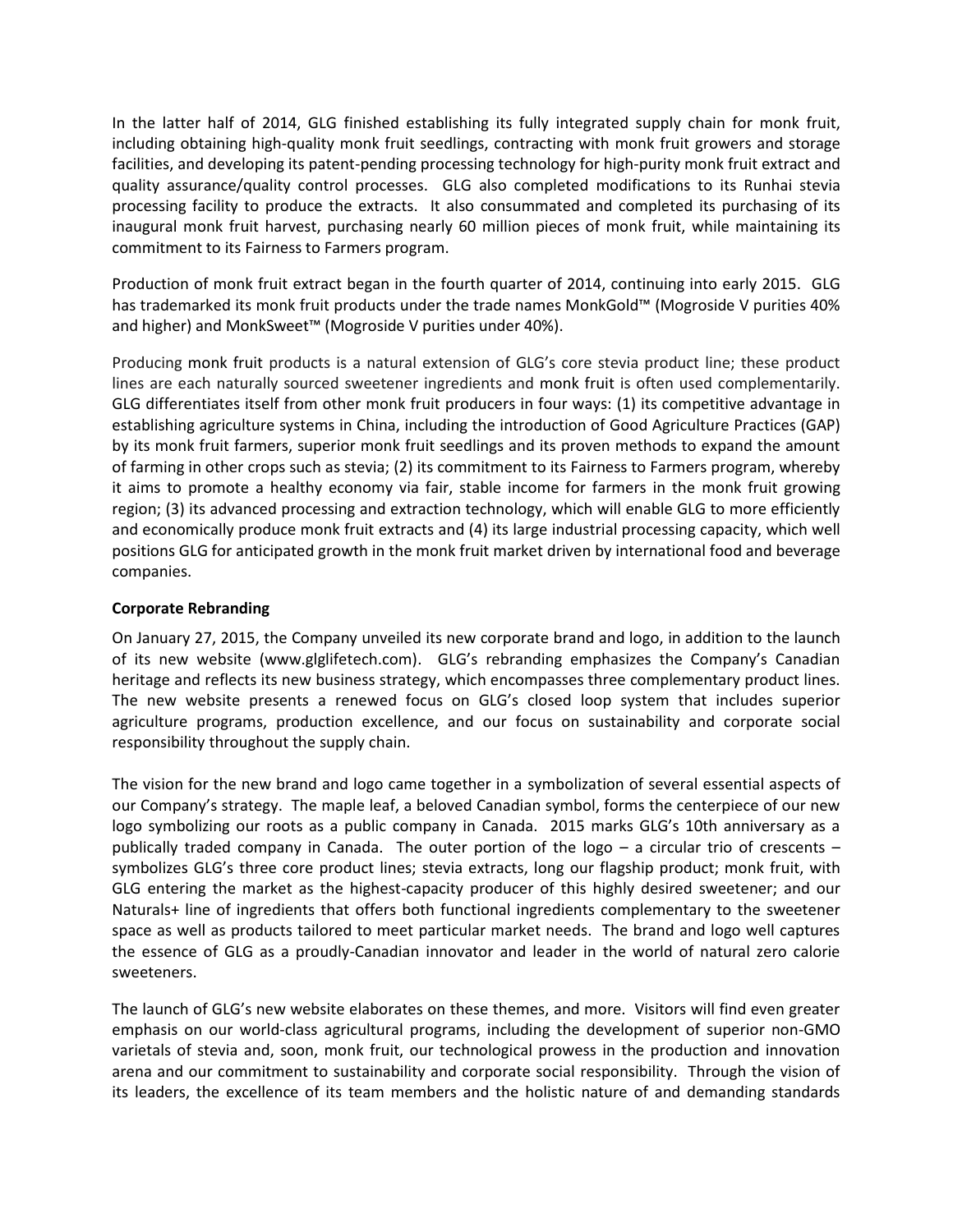manifest throughout its supply chain, GLG leverages these assets to provide leading natural sweeteners and ingredient solutions to businesses globally.

## **Agricultural Achievements – Super RA Leaf Strain and High-Purity Reb C Strain ("Reb C Gold")**

The last few months have been a resounding success for GLG's esteemed non-GMO stevia agricultural program. Through our patented and proprietary breeding programs, we have developed two new strains of leaf that are expected to have a significant impact on our ability to offer lower cost products to the global stevia market.

On December 9, 2014, GLG announced the first of two major agricultural breakthroughs, one that could revolutionize the global food and beverage industry's ability to utilize naturally-sourced Rebaudioside C ("Reb C"). Through GLG's development of its "Reb C Gold" seedling using its non-GMO patented breeding methodology, the GLG agriculture team developed a new strain containing remarkably high levels of Reb C glycosides. Historically, conventional stevia leaf has had Reb C concentrations of around 1%. GLG's Reb C Gold strain, however, contains Reb C concentrations verging on 7%. And lab tests show that Reb C comprises 53% of the glycosides in the Reb C Gold leaf, compared to values of 6% to 8% in other strains of stevia leaf – a remarkable 600% increase. What makes GLG's Reb C Gold seedling even more special is its high Rebaudioside A ("Reb A") content. Reb C (53%) and Reb A (41%) alone constitute very near 95% of the total steviol glycosides ("TSG") in the leaf. Reb C and Reb A are two of the besttasting glycosides in the leaf. Moreover, the Reb C Gold strain has TSG levels nearing 13% of leaf content – on the high end for stevia leaf in the market today. Together, these attributes can greatly mitigate the cost and processing challenges previously associated with Reb C. Overall, this achievement is a major leap forward in the natural, non-GMO agronomic development of the historically scarcer steviol glycosides.

On December 15, 2014, GLG announced the second of this year's major agricultural breakthroughs, having developed a new stevia seedling variety that is expected to decrease the cost of producing highpurity Reb A (or "RA") stevia extracts by 50% to 60%. Dubbed the "Super RA" variety, this strain contains double the amount of TSG and nearly triple the amount of Reb A glycosides than contained in conventional stevia leaf on the market today. With such a huge increase in Reb A glycoside content, producing one ton of either intermediate or high-purity extract will require far less stevia leaf – the predominant cost factor – than is presently required. Other costs of production will also be reduced correspondingly. In sum, compared to the overall costs of producing Reb A extracts using today's conventional stevia seedlings, GLG expects costs for the production of Reb A extracts to be cut by more than half.

Furthermore, both of these new strains derive from GLG's Huinong line of stevia plants. This line, in addition to producing high-Reb A and high-TSG, carries traits of high leaf or biomass yield (typically 30%- 40% bigger than conventional plants) and high disease resistance.

GLG has filed for patent protection for each of the two new strains. It expects to implement both the new Super RA and Reb C Gold seedlings in a limited capacity in 2015. GLG looks forward to full-scale commercial implementation of both beginning in 2016.

## **Product Accomplishments Under FDA's GRAS Program**

Consistent with its role as a leader in the sweetener industry, GLG places great importance on adherence to the Generally Recognized as Safe ("GRAS") program administered by the United States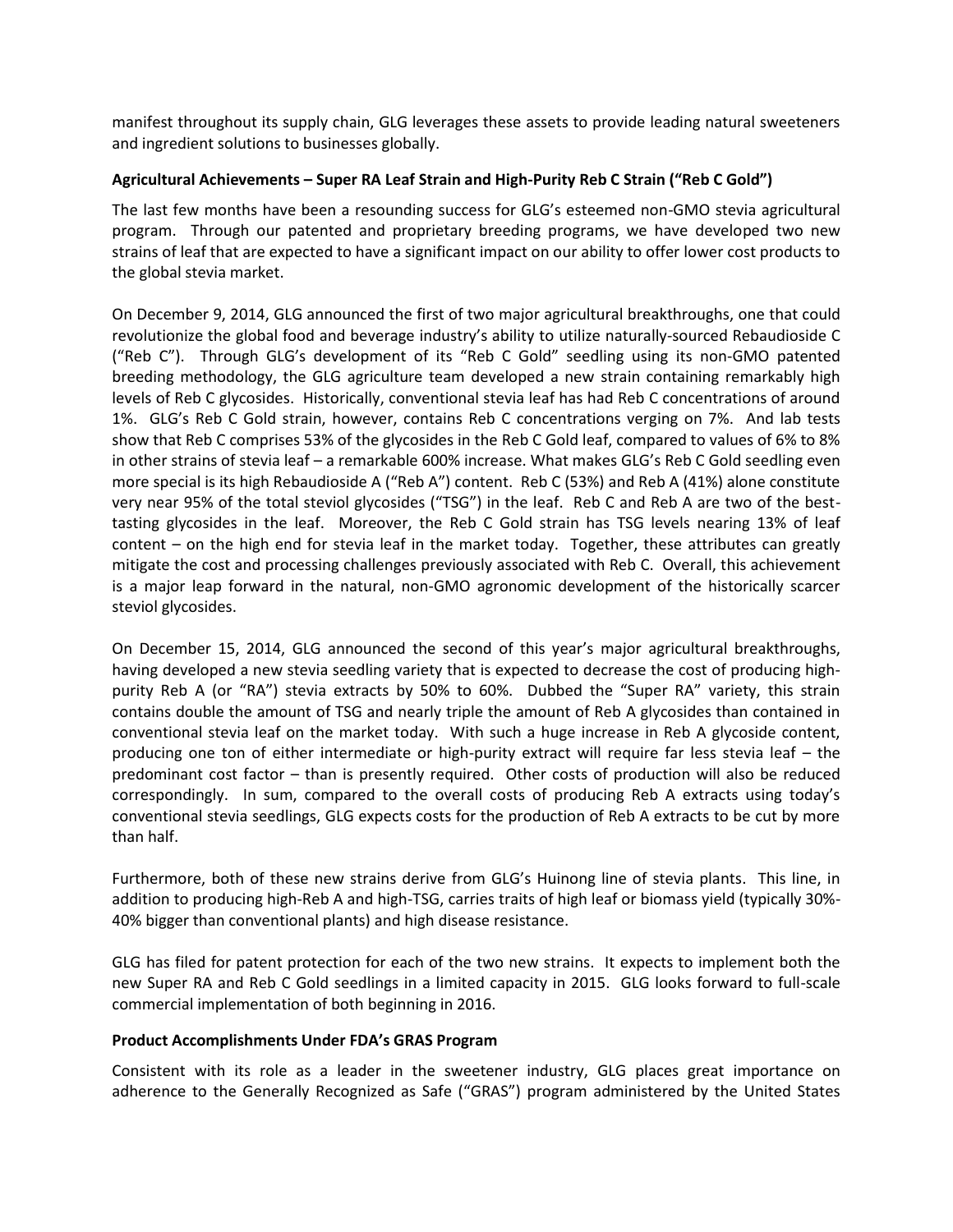Food and Drug Administration ("FDA"). Through this program, for each of its core sweetener products, GLG undertakes expert studies and in-depth consultation through GRAS Associates, LLC, which convenes independent panels of scientists to spearhead safety assessments for each product to determine that the product is GRAS. The output of each study is then submitted to the FDA GRAS program, whereupon the submission is reviewed by the FDA. If the FDA finds no issues with the submission, it issues a Letter of No Objection, reflecting the FDA's view that it has no issue with the Company's determination that its product is GRAS.

The past year has been a highly productive one for our GRAS submissions. Since the beginning of 2014, we have received the following Letters of No Objection from the FDA:

- On June 3, 2014, the Company announced that it had received a Letter of No Objection regarding its Rebsweet™ and AnySweetPlus™ stevia extract products. These extracts each contain over 95% steviol glycosides (predominantly Rebaudioside A and stevioside), with Rebaudioside A content ranging from 50% to 85%.
- On October 27, 2014, the Company announced that it had received a Letter of No Objection regarding its high-purity Rebaudioside M stevia extract products.
- On December 10, 2014, the Company announced that it had received a Letter of No Objection regarding its high-purity Monk fruit extract products. This was a significant accomplishment for the Company's 2014 entry into the Monk fruit market.
- On February 17, 2015, the Company announced that it had received a Letter of No Objection regarding its high-purity Rebaudioside C extract products. GLG is the first company to have Rebaudioside C products deemed GRAS in compliance with the FDA's GRAS program.
- Additionally, the Company awaits notification from the FDA regarding its October 2, 2014, submission to the FDA for its high-purity Rebaudioside D extract products, wherein it notified the FDA of its determination that the products were GRAS.

GLG has the largest number of stevia extract products certified under the GRAS process, as well as GRAS status for its Monk fruit extract products. Pursuing and obtaining GRAS designations furthers GLG's commitment to maintaining the highest quality standards for its products, and to ensure that each of its naturally-sourced sweetener products conforms to the GRAS compliance standards.

## **Launch of organipure™**

On March 7, 2014, the Company announced that it was launching its new line of stevia sweeteners-"organipure<sup>TM</sup>". The organipure<sup>TM</sup> line includes purity levels that pair the clean finish and rounded sweetness that GLG stevia extracts are known for with organic certifications that are recognized both in North America and Europe. GLG offers the largest portfolio of stevia extract-based sweetener solutions globally, providing a number of options within the organic line, allowing for the use of organipure<sup>™</sup> stevia extract in both high-end and cost-constrained formulations aiming to provide consumers with an organic certified premium finished product. organipure<sup>™</sup> was a natural step in the evolution of GLG's stevia offerings after extensive consultation with its customers and distribution partners. organipure<sup>1M</sup> represents a premium quality organic product with an exceptional taste profile.

## **Launch of BevSweet™ and BakeZeroCal™**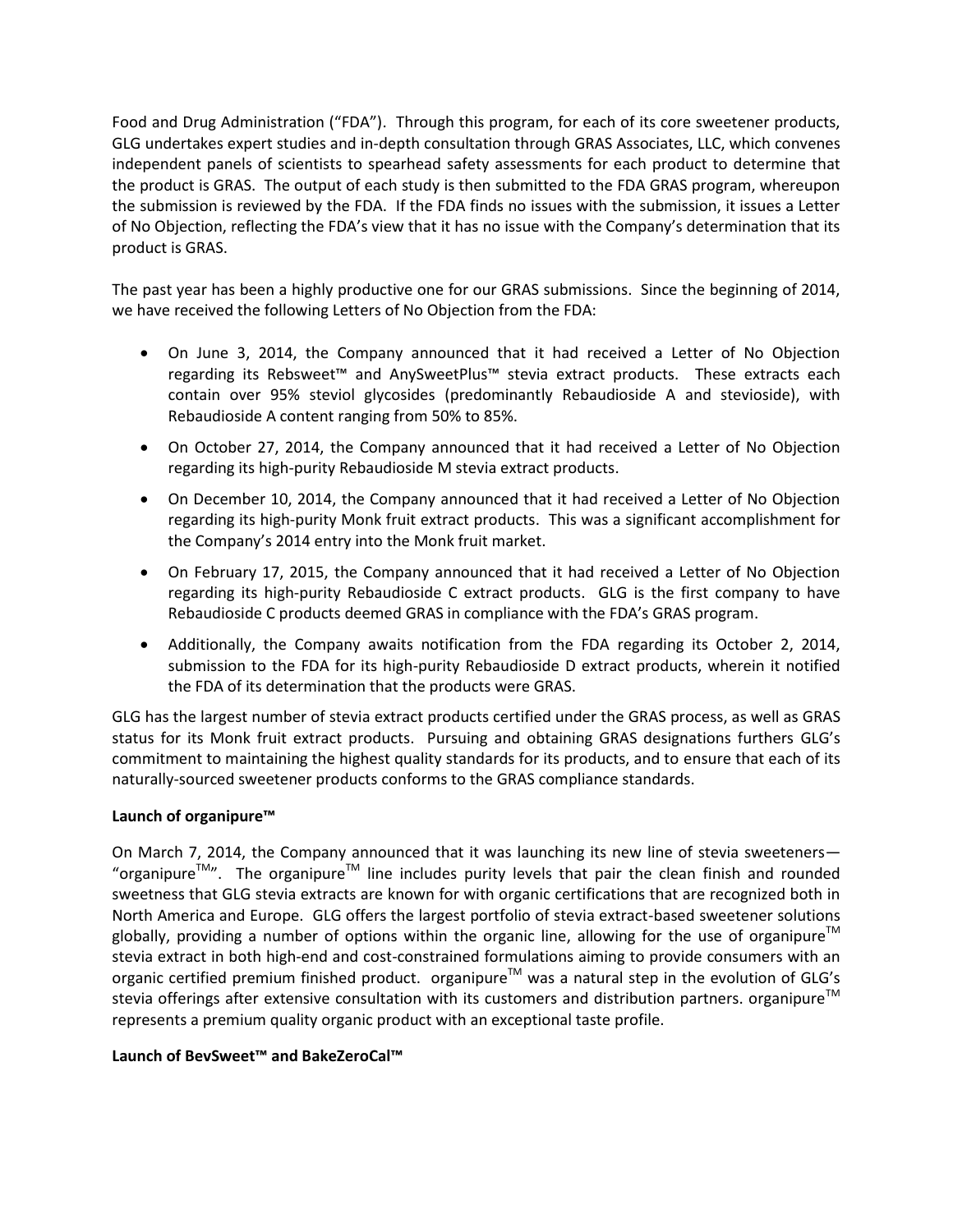In February 2015, the Company announced two new products specifically formulated for two industry applications. BakeZeroCal™, for the baking industry, provides significant calorie reduction while also providing the bulking and browning attributes commonly desired by bakers and consumers alike. BevSweet™, for the beverage industry, allows food and beverage companies to reduce calories and naturally sweeten their products with decreased formulation time and with no solubility issues. Each product is a special blend providing an improved taste profile, including a well-rounded sucrose-like sweetness, and ease of use. BakeZeroCal and BevSweet will enable companies to formulate new products and reformulate existing products with less complexity and lower cost.

## **Appointment of Paul Block to GLG's Board of Directors**

On March 3, 2015, the Company announced the appointment of Mr. Paul R. Block to its Board of Directors. Mr. Block brings a wealth of experience in sales, marketing, and business development as a senior executive in the global food and beverage and sweetener industries. Mr. Block most recently served as Chief Executive Officer of Merisant Worldwide Company, Inc. and the Whole Earth Sweetener Co., LLC. While at Merisant, Mr. Block oversaw the company's well-recognized line of sweeteners, including the Equal® sweetener brand. Prior to joining Merisant, Mr. Block held C-level positions at Sara Lee Coffee and Tea Consumer Brands, Allied Domecq Spirits USA and Groupe Danone. Mr. Block has been a key figure in developing the global stevia tabletop market through his role as CEO at Merisant and the Whole Earth Sweetener Co., LLC., launching the successful Pure Via® line of tabletop zero calorie stevia sweeteners.

Mr. Block is an excellent strategist who will complement our current Board makeup and skill set. He has a proven track record of innovation and building shareholder value in the sweetener and food and beverage industries. Mr. Block's Board appointment is currently subject to final approval by the TSX.

## **Reconstitution of Audit Committee**

On March 23, 2015, the Company was pleased to appoint Brian Palmieri to the Audit Committee. Mr. Palmieri is currently Vice-Chairman of the Board of Directors. Mr. Palmieri previously served as the Company's CEO from 2005 until 2008, when he relinquished that role and was named as President and Vice-Chairman. In 2010, Mr. Palmieri relinquished his role as President and has continued to serve the Board in his capacity as Vice-Chairman. Mr. Palmieri is an independent director. Mr. Palmieri replaces David Hall, who joined the Board in 2010, and since that time had been serving on the Audit Committee as Chairman; Mr. Hall continues to serve as a Director on the Board. The Audit Committee now consists of the following three Directors: Madame Sophia Leung (Chairman of the Audit Committee), Madame Liu Yingchun (Member), and Brian Palmieri (Member).

## **Changes to Convertible Debt Agreement**

On September 12, 2014, the Company announced that it had finalized an agreement, then subject to regulatory approval by the TSX, that would result in conversion of a \$4.3 million obligation into shares in the Company. The obligation originated with GLG's disposition of its interest in its prior AN0C joint venture. Pursuant to that disposition, on September 30, 2013, GLG issued a three-year convertible note to China Agricultural Healthy Foods Limited ("CAHFC") with a principal amount of CAD \$4,295,532.65 due September 30, 2016, or convertible into common shares of GLG at \$1.80 per share.

The amended agreement required that the principal amount be instead immediately converted into common shares at \$1.00 per share, which, as of the September 11th closing price of the Company's stock, equated to a premium of 435%. The TSX granted approval of the agreement and the amended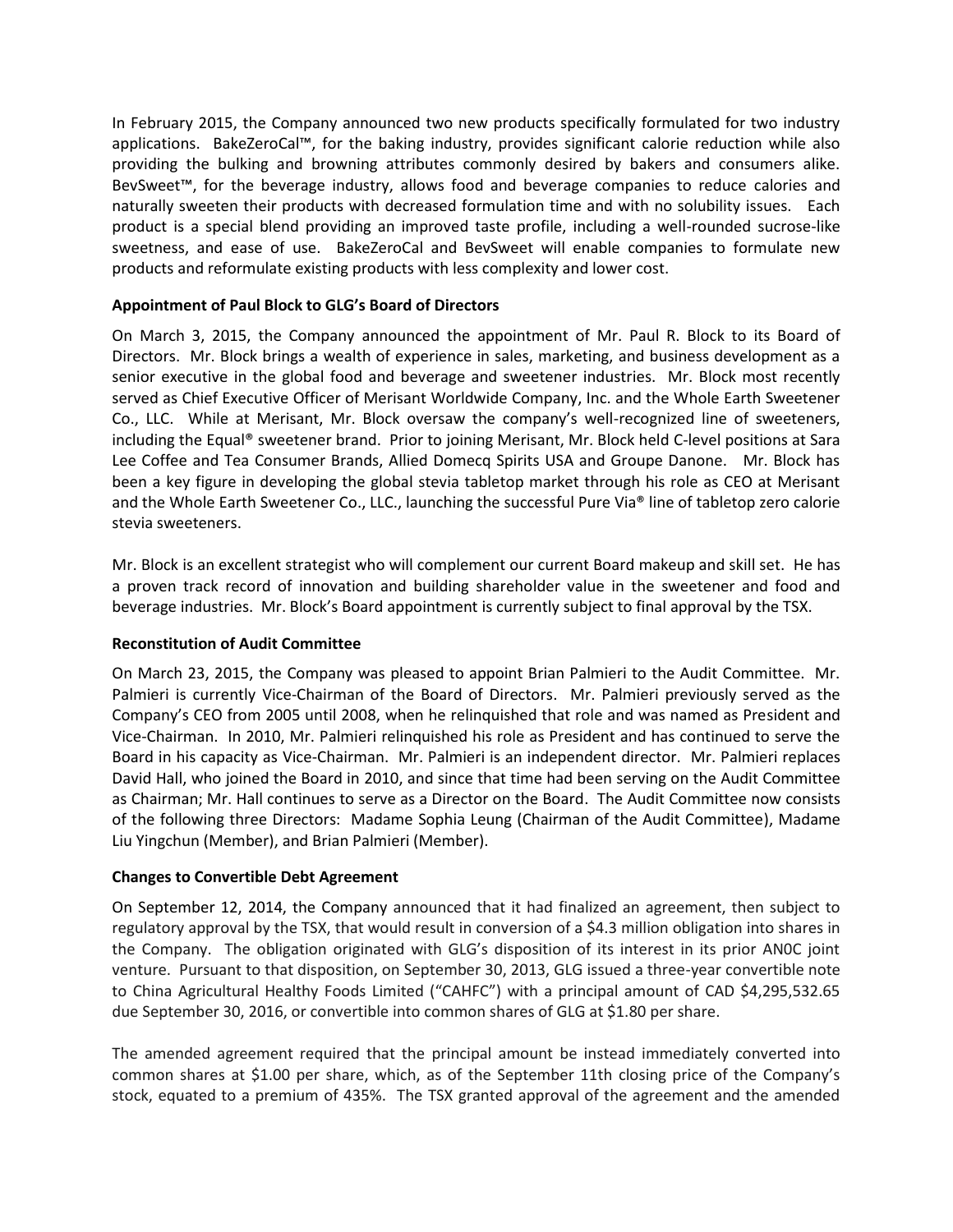exercise price. On October 27, 2014, these additional shares issued, and CAHFC become an insider of GLG, holding approximately 11.4% of the issued and outstanding shares of the Company. At the same time, the debt obligation was eliminated.

With this accelerated conversion, GLG removed from its books this substantial \$4.2 million liability.

## **Final Dismissal and Discontinuance of Shareholder Lawsuits**

On February 3, 2014, the Company announced that the class action lawsuit filed against GLG for alleged failures to disclose certain information was dismissed. The Company secured a dismissal with prejudice of a securities class action filed against it and two of its officers (CEO Dr. Luke Zhang and President and CFO Brian Meadows) in the United States District Court for the Southern District of New York (the "Court"). In granting the Company's motion to dismiss the class action, the Court held that the Company had previously disclosed "substantial information [to] the market that suggested precisely that which plaintiffs alleged defendants failed to disclose" under the United States securities laws. The Court further found that "plaintiffs have failed to allege that defendants had a plausible motive to defraud investors," and noted the fact that Dr. Zhang "purchased a significant number of shares during the putative class period." Significantly, the Court also ruled that the Company "persuasively argue[d]" that it had also "disclosed all that was required" under Canadian securities regulations. On March 13, 2014, the Company announced that the deadline to appeal the judgment entered in favor of the Company and its officers had passed, and that the dismissal of this class action was final.

In addition, on September 30, 2014, the Company announced that the parallel proposed class action law suits filed in the Supreme Court of British Columbia and in the Ontario Superior Court of Justice have been discontinued. This brings an end to all shareholder actions previously brought against GLG.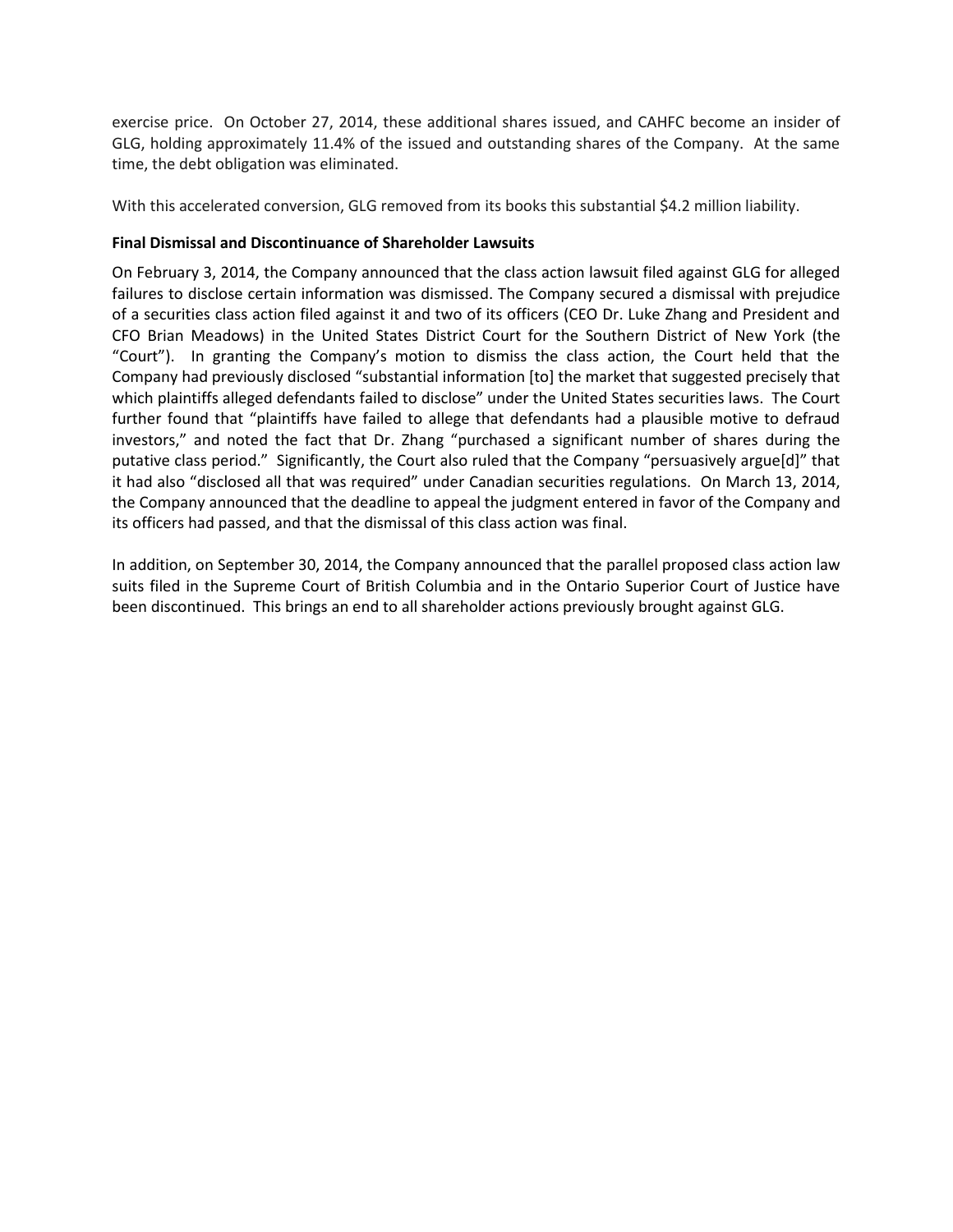## **OUTLOOK**

#### **General Natural Sweetener Market Outlook**

The Company continues to see certain big trends driving marketplace. These include health concerns over obesity and diabetes, people looking for food and beverage items with fewer calories, customers favoring natural products and ingredients over artificial ones (such as aspartame), and food and beverage companies continue to be under consumer and even regulatory pressure to provide lowercalorie servings.

#### **Monk Fruit Business**

GLG officially entered the monk fruit business in 2014, with its announcement of a major supply agreement with a global leader in the food ingredient industry. The Company remains on track for delivering on that agreement. All monk fruit purchased during the Company's inaugural harvest – nearly 60 million pieces of fruit – has been processed. The Company completed its first shipment in the first quarter of 2015, and expects to deliver the remainder under the agreement by the end of the second quarter. While the initial agreement was for a term of one year, GLG expects to continue to do business with this customer over the coming years, and further expects an increase in product volume to be delivered, starting in Q4 2015.

Overall, the Company has seen much interest in the market for Monk Fruit since the launch of its MonkGold™ extract products. The market reaction has been very positive; more and more companies are exploring the benefits of and need for these extracts, whether as stand-alone sweetener solutions or as used in great-tasting blends with stevia and other ingredients.

#### **Stevia Business**

GLG had been predicting a tightening in stevia leaf and product supply, and indeed, this came to pass in late 2014. There had been a decrease in stevia farming, resulting in higher prices for both leaf and, in turn, stevia extract products. We also saw that the surplus stocks that had been available in 2011 and 2012 have largely been depleted and now need to be replenished. As an example, at the end of 2011, GLG had about \$100 million in inventory; it now has less than \$10 million.

Fortunately for GLG, our agricultural team had a banner year in 2014, with the development of our Super RA and Reb C Gold stevia strains, which, as discussed above, can be used to significantly reduce the amount of leaf required to produce a given amount of stevia extract product. The announcements of these developments attracted significant attention from major food & beverage and food ingredient multi-nationals that have historically been large users of stevia. GLG is working to contract with these customers for one- and two-year supply agreements, who, in light of the stevia shortage, are more willing to enter into such supply agreements. GLG expects to have a number of these complete in the coming weeks, accounting for a significant amount of international business. These commitments will enable GLG to plant with confidence for the 2015 harvest, and also to offer competitive pricing for our stevia extract products.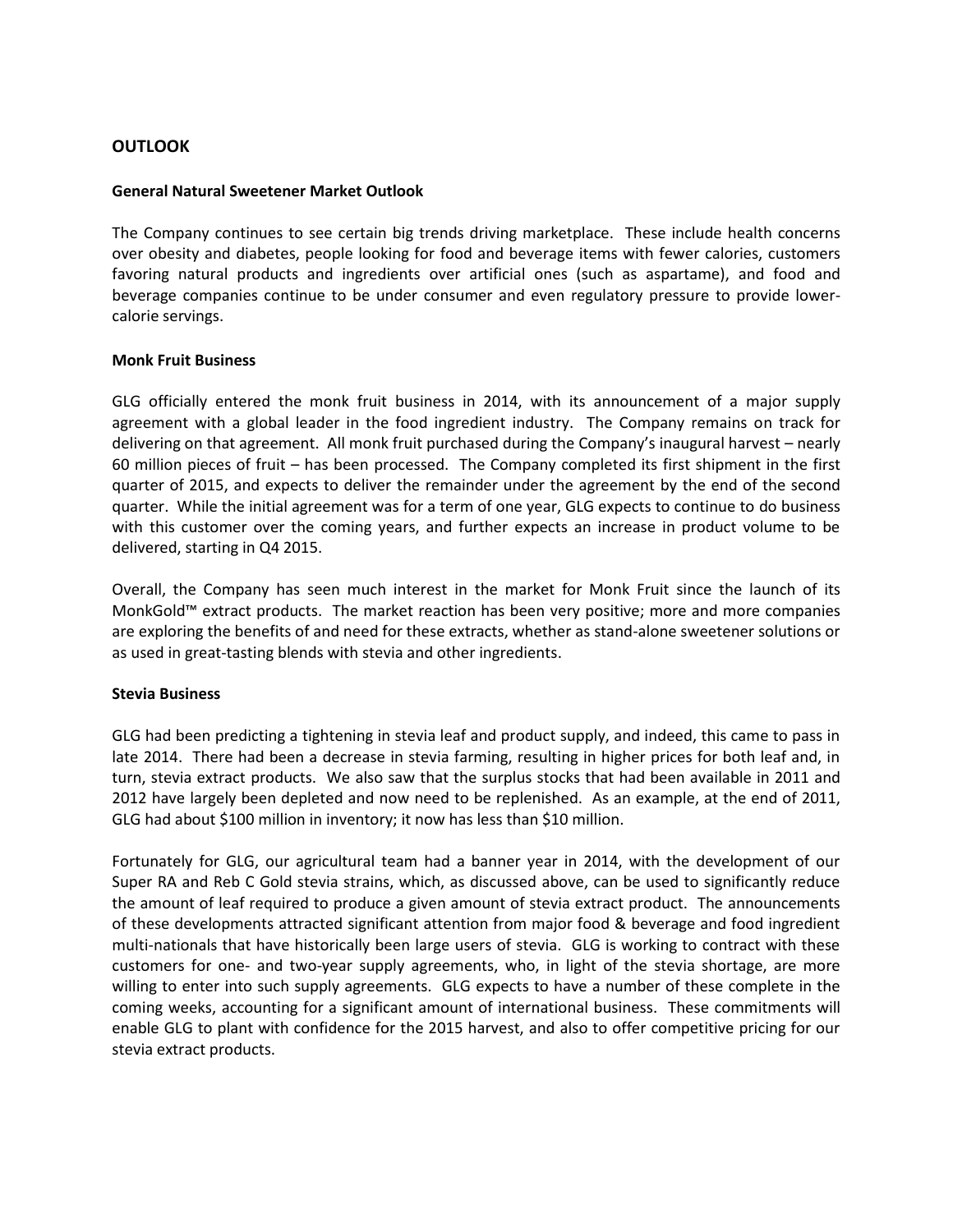There has also been continued interest in our blended products that taste better than traditional stevia products alone (such as RA97 or RA95). The extract from our Reb C Gold strain is a great foundation for superior tasting blends. We are also enthusiastic about the potential for our monk fruit / stevia blends.

## **Naturals+**

GLG completed delivery on its first major contracts for its Naturals+ product line in Q1 2015, in line with prior announcements. We continue to see other opportunities for ingredients complementary to the natural high intensity sweetener market from a variety of existing and potential customers, who are interested in these natural ingredients sourced in China. GLG has a dedicated team to help with sourcing these specialized natural ingredients from an extensive and qualified network of suppliers across China. 2015 will be the first year where we see significant revenues coming from this product line.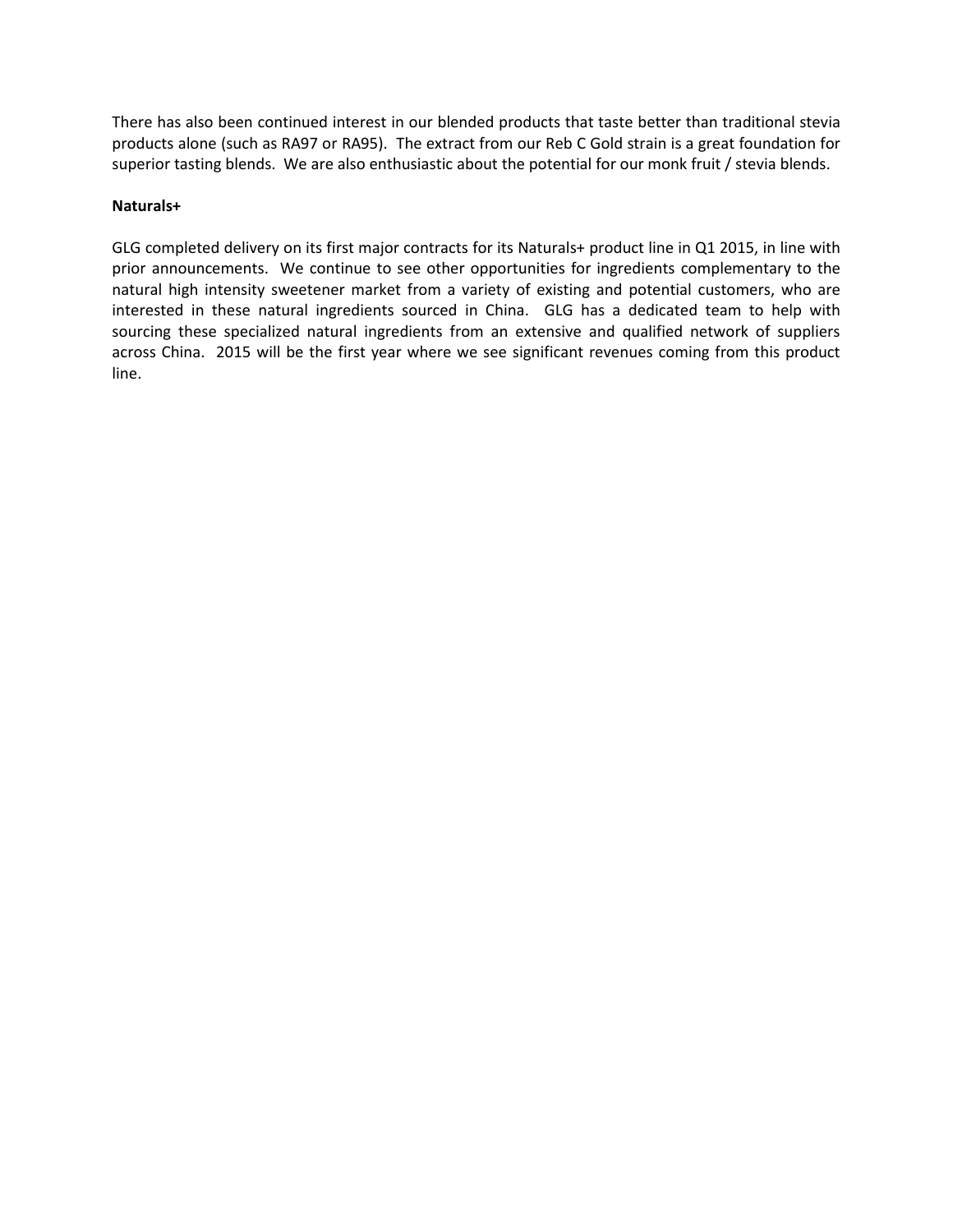## **SELECTED FINANCIALS**

As noted above, the complete set of financial statements and management discussion and analysis for the year ended December 31, 2014, are available on SEDAR and on the Company's website at www.glglifetech.com.

## **Results from Operations**

The following results from operations have been derived from and should be read in conjunction with the Company's annual consolidated financial statements for 2013 and 2014.

| In thousands Canadian \$, except per     |             | <b>3 Months Ended December 31</b> |        | <b>Year Ended December 31</b> |              | % Change |
|------------------------------------------|-------------|-----------------------------------|--------|-------------------------------|--------------|----------|
| share amounts                            | 2014        | 2013                              |        | 2014                          | 2013         |          |
| <b>Revenue</b>                           | \$7,535     | \$4,138                           | 82%    | \$19,982                      | \$16,022     | 25%      |
| <b>Cost of Sales</b>                     | (57, 323)   | (52, 276)                         | 222%   | (522, 027)                    | (517, 724)   | 24%      |
| % of Revenue                             | (97%)       | (55%)                             | (42%)  | (110%)                        | (111%)       | 0%       |
| <b>Gross Profit (Loss)</b>               | \$212       | \$1,862                           | (89%)  | (52,046)                      | (51,702)     | 20%      |
| % of Revenue                             | 3%          | 45%                               | (42%)  | (10%)                         | (11%)        | 0%       |
| <b>Expenses</b>                          | \$2,738     | \$2,769                           | (1%)   | \$9,283                       | \$8,349      | 11%      |
| % of Revenue                             | 36%         | 67%                               | (31%)  | 46%                           | 52%          | (6%)     |
| <b>Loss from Operations</b>              | ( \$2,525)  | (5906)                            | 179%   | ( \$11, 328)                  | ( \$10,052)  | 13%      |
| % of Revenue                             | (34%)       | (22%)                             | (12%)  | (57%)                         | (63%)        | 6%       |
| <b>Other Income (Expenses)</b>           | ( \$15,555) | (54, 507)                         | 245%   | (521, 290)                    | ( \$19,708)  | 8%       |
| % of Revenue                             | (206%)      | (109%)                            | (97%)  | (107%)                        | (123%)       | 16%      |
| <b>Net (Loss) before Income Taxes</b>    | ( \$18,080) | (55, 414)                         | 234%   | ( \$32, 619)                  | (529, 760)   | 10%      |
| % of Revenue                             | (240%)      | (131%)                            | (109%) | (163%)                        | (186%)       | 23%      |
| <b>Net (Loss)</b>                        | (517, 994)  | (53, 431)                         | 424%   | ( \$32, 567)                  | ( \$26,430)  | 23%      |
| % of Revenue                             | (239%)      | (83%)                             | (156%) | (163%)                        | (165%)       | 2%       |
| <b>Net (Loss) from continuing</b>        | (517, 994)  | (55, 461)                         | 229%   | $($ \$32,567)                 | (529,808)    | 9%       |
| operations                               |             |                                   |        |                               |              |          |
| % of Revenue                             | (239%)      | (132%)                            | (107%) | (163%)                        | (186%)       | 23%      |
| <b>Net gain from discontinued</b>        | \$0         | \$2,030                           | (100%) | \$0                           | \$3,378      | (100%)   |
| operations                               |             |                                   |        |                               |              |          |
| % of Revenue                             | 0%          | 49%                               | (49%)  | 0%                            | 21%          | (21%)    |
| Loss per share (LPS, Basic & Diluted)    | (50.53)     | (50.10)                           | 412%   | (50.95)                       | (50.79)      | 20%      |
| Loss per share from continuing           | (50.53)     | (50.16)                           | 221%   | (50.95)                       | (50.89)      | 7%       |
| operations (LPS, Basic & Diluted)        |             |                                   |        |                               |              |          |
| Loss per share from discontinued         | \$0.00      | \$0.06                            | (100%) | \$0.00                        | \$0.10       | (100%)   |
| operations (LPS, Basic & Diluted)        |             |                                   |        |                               |              |          |
| <b>Other Comprehensive Income (Loss)</b> | \$865       | \$2,020                           | (57%)  | \$1,148                       | \$4,803      | (76%)    |
| from continuing operations               |             |                                   |        |                               |              |          |
| % of Revenue                             | 11%         | 49%                               | (37%)  | 6%                            | 30%          | (24%)    |
| <b>Other Comprehensive Income (Loss)</b> | \$0         | \$83                              | (100%) | \$0                           | \$89         | (100%)   |
| from discontinued operations             |             |                                   |        |                               |              |          |
| % of Revenue                             | 0%          | 2%                                | (2%)   | 0%                            | 1%           | (1%)     |
| <b>Total Comprehensive Income (Loss)</b> | (\$17,130)  | (51, 328)                         | 1190%  | ( \$31,419)                   | ( \$21, 538) | 46%      |
| % of Revenue                             | (227%)      | (32%)                             | (195%) | (157%)                        | (134%)       | (23%)    |

## **Revenue**

Revenue for the three months ended December 31, 2014, was \$7.5 million, an increase of 82% compared to \$4.1 million in revenue for the same period last year.

This 82% increase in revenue, comparing the fourth quarter in 2014 to the fourth quarter in 2013, was due to a 50% increase in sales of products in China relative to the same period in the prior year. We were able to use proceeds of these increased low purity stevia sales to purchase raw material (fruit) for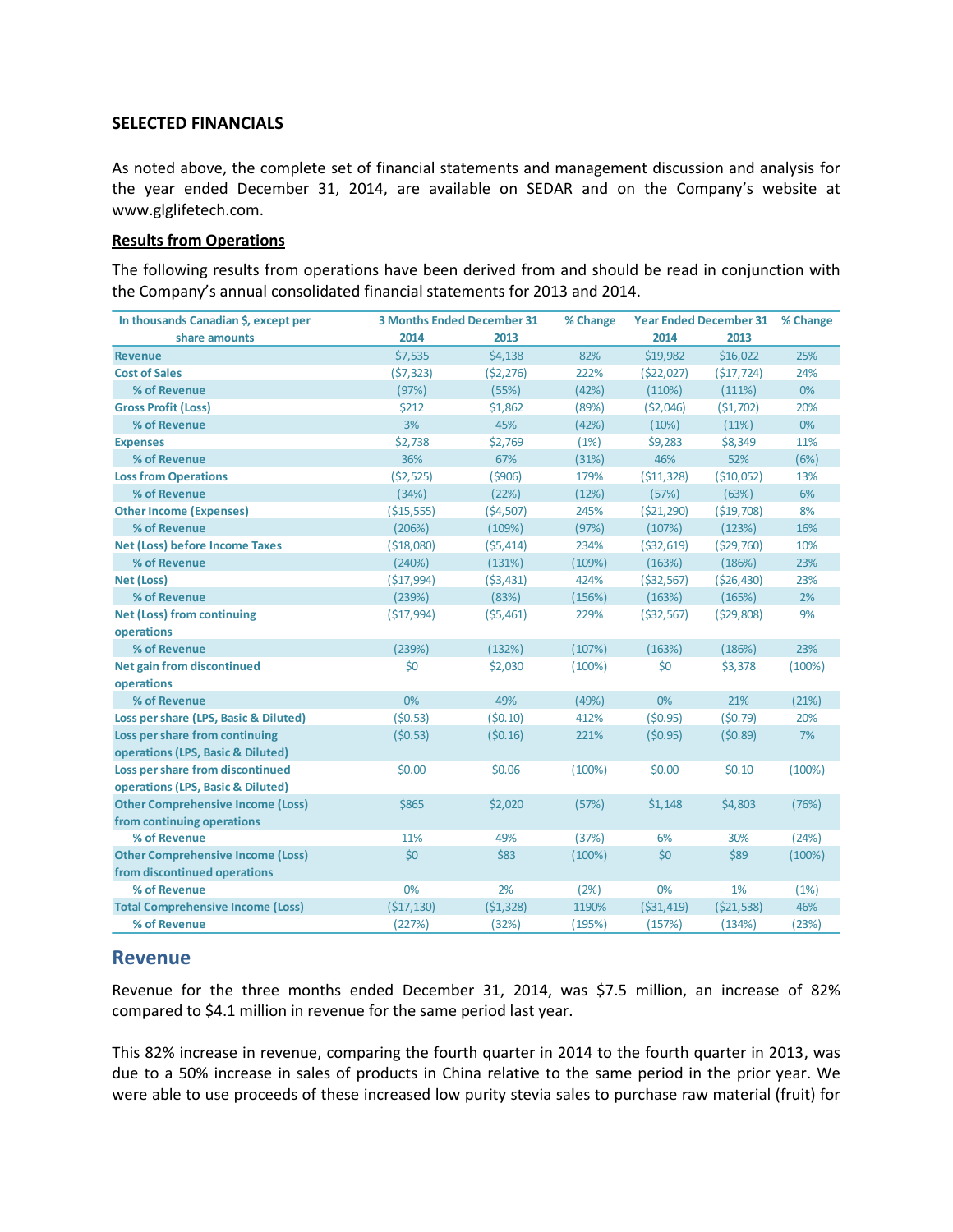our new product line of monk fruit in the fourth quarter. International sales also increased substantially in the fourth quarter of 2014, relative to the same period last year, increasing by 41%. This reflects the Company's continuing strategy focusing on increasing its sales of high purity stevia extracts to international customers.

Revenue for the year of 2014 was \$20.0 million, an increase of 25% compared to \$16.0 million in revenue for the last year. This 25% increase in sales, comparing 2014 to 2013, was driven primarily by an increase of products sold internationally compared to the prior year. The main revenue increase came from an increase in international sales, again reflecting the Company's continuing strategy focusing on increasing its sales of high purity stevia extracts to international customers. International sales were up approximately 75% for the 12 month period ending December 31, 2014, compared to the same period in 2013. International sales have contributed 41.5% of 2014 annual revenues compared to only 29.6% for the same period in 2013.

The other major sales growth initiatives in 2014 include the introduction of the Company's second zerocalorie natural sweetener—Monk fruit or "Luo Han Guo"—and the sale of other natural ingredients complementary to stevia (our GLG Naturals+ line of products). GLG signed its first contract for the supply of monk fruit in July of 2014; however there was no associated revenue realized in fiscal 2014, as deliveries commenced in the first quarter of 2015. GLG also secured its first sale within the Naturals+ line of products during the second quarter of 2014, with delivery and payments beginning in the fourth quarter of 2014.

## **Cost of Sales**

For the quarter ended December 31, 2014, the cost of sales was \$7.3 million compared to \$2.3 million in cost of sales for the same period last year (\$5.0 million or 222% increase). Cost of sales as a percentage of revenues was 97% compared to 55% in the prior period, an increase of 42 percentage points. The cost of sales as a percentage of revenue was higher for the quarter ended December 31, 2014, compared to prior year due to the impact of a significant increase in stevia raw material costs during the quarter compared to the prior period.

Cost of sales for 2014 was \$22.0 million compared to \$17.7 million for 2013 or an increase of 4.3 million or 24%. Cost of sales as a percentage of revenues was 110% compared to 111% in 2013, a decrease of 1%. The cost of sales as a percentage of revenue was lower than last year due to the impact of lower idle capacity charges resulting from improved utilization of our facilities due to monk fruit production. Capacity charges charged to the cost of goods sold ordinarily would flow to inventory and is the largest factor on reported gross margin. Only two of GLG's manufacturing facilities were operating during the year of 2014, and capacity charges of \$1.9 million were charged to cost of sales (representing 9% of cost of sales) compared to \$2.5 million charged to cost of sales in 2013 (representing 14% of cost of sales).

The key factors that impact stevia cost of sales and gross profit percentages in each period include:

- 1. Capacity utilization of stevia manufacturing plants.
- 2. The price paid for stevia leaf and the stevia leaf quality, which is impacted by crop quality for a particular year/period and the price per kilogram for which the extract is sold. These are the most important factors that will impact the gross profit of GLG's stevia business.
- 3. Other factors which also impact stevia cost of sales to a lesser degree include: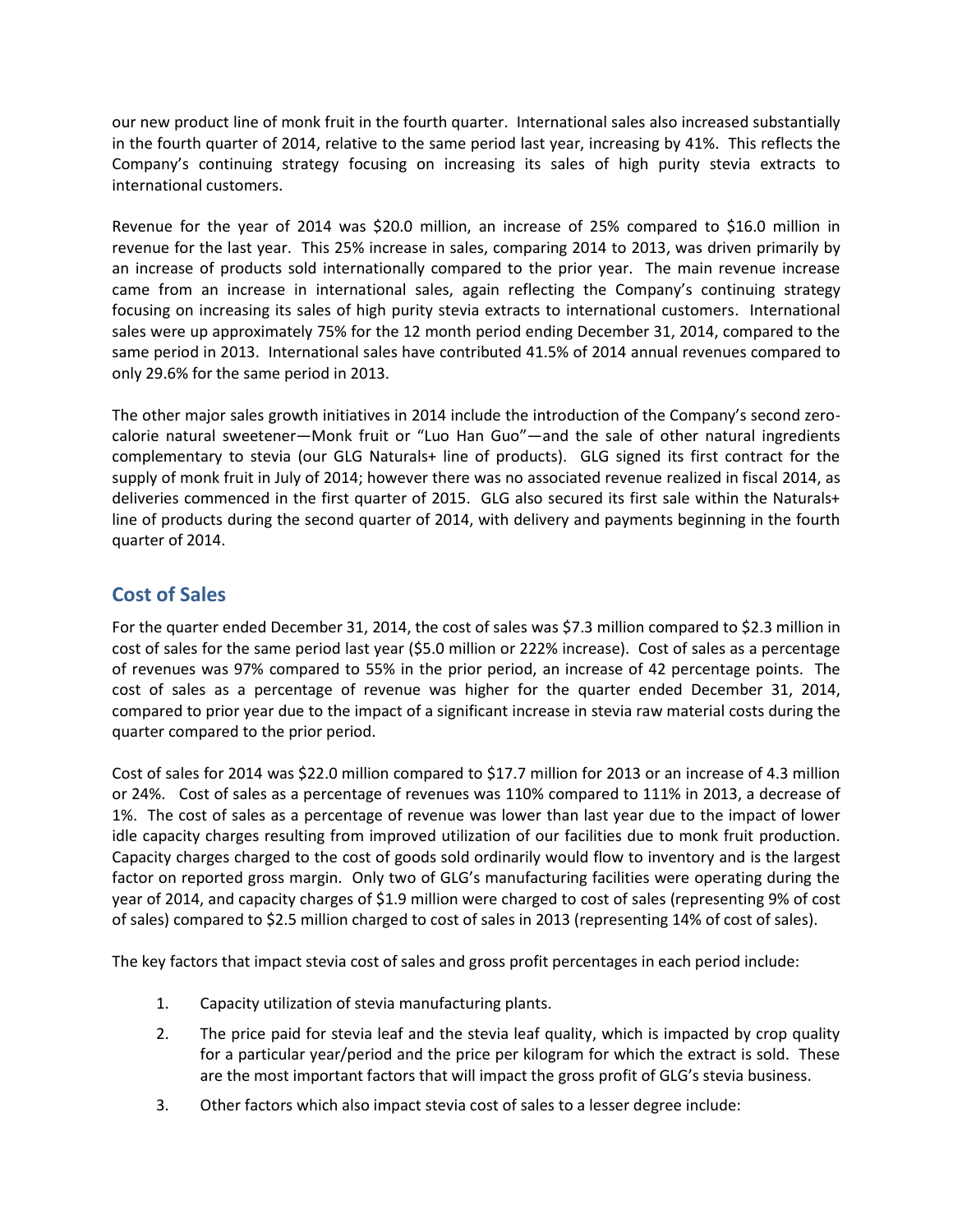- water and power consumption;
- manufacturing overhead used in the production of stevia extract, including supplies, power and water;
- net VAT paid on export sales;
- exchange rate changes; and
- depreciation and capacity utilization of the stevia extract processing plants.

GLG's stevia business is affected by seasonality. The harvest of the stevia leaves typically occurs starting at the end of July and continues through the fall of each year. GLG's operations in China are also impacted by Chinese New Year celebrations, which occur approximately late-January to mid-February each year, and during which many businesses close down operations for approximately two weeks. GLG's production year runs October 1 through September 30 each year.

## **Gross Profit (Loss)**

Gross profit for the three months ended December 31, 2014, was \$0.2 million, a decrease of \$1.7 million compared to \$1.9 million in gross profit for the comparable period in 2013. The gross profit margin for the three-month period ended December 31, 2014, was 3% compared to 45% for the three months ended December 31, 2013, or a reduction of 42 percentage points from the previous year. The gross margin for the three-month period ended December 31, 2014, was impacted by the product mix of a high volume of low purity stevia extracts for the quarter that had lower gross margin relative to the margins of higher purity stevia extracts. Low purity stevia extract sales increased 99% in the fourth quarter of 2014 compared to the prior period in 2013 and accounted for the majority of the fourth quarter sales for the quarter ended December 31, 2014.

Gross loss for 2014 was \$2.0 million, an increase of 16% over \$1.7 million in gross loss for the comparable period in 2013. The gross profit margin for the year ended December 31, 2014, was negative 10% compared to negative 11% for the year ended December 31, 2013, or an improvement of 1 percentage points from the previous year. The improvement to gross loss for the year of 2014, was driven by (1) reduced idle capacity charges realized due to the new monk fruit production which commenced in fourth quarter 2014 and (2) the positive change in product mix sold during the year ended December 31, 2014, compared to the prior period with the increased sales to international customers with higher gross profit realized in 2014.

## **Net Loss Attributable to the Company**

| In thousands Canadian S |           | <b>3 Months Ended December 31</b> |        | <b>Year Ended December 31</b> |            | % Change |
|-------------------------|-----------|-----------------------------------|--------|-------------------------------|------------|----------|
|                         | 2014      | 2013                              |        | 2014                          | 2013       |          |
| <b>Net Loss</b>         | (S17.994) | (53, 431)                         | 424%   | (S32.567)                     | (S26, 430) | 23%      |
| % of revenue            | (239%)    | 132%)                             | (107%) | (163%)                        | (186%)     | 23%      |

For the three months ended December 31, 2014, the Company had a net loss attributable to the Company of \$18.0 million, an increase of \$14.5 million or a 424% increase over the comparable period in 2013 (\$3.4 million loss). The increase in net loss was driven by (1) an increase in other expenses of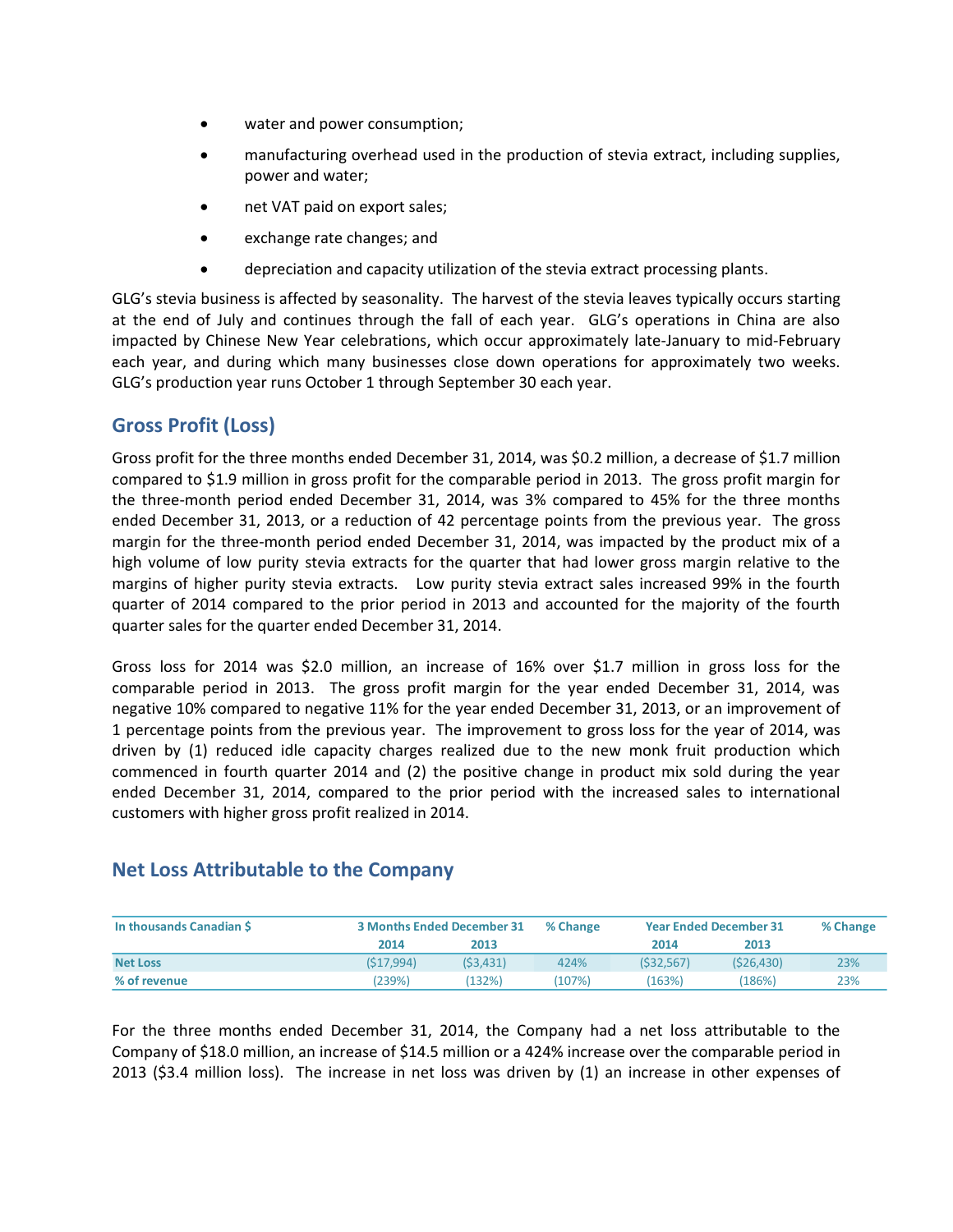\$11.0 million, (2) a decrease in gross profit of \$1.6 million, (3) a decrease in gain from discontinued operations of \$2.0 million offset by an decrease in income tax expense of \$0.1 million.

For the year ended December 31, 2014, the Company had a net loss attributable to the Company of \$32.6 million, an increase of \$6.1 million over the comparable period in 2013 (\$26.4 million loss). The increase in net loss was driven by (1) an increase in other expenses of \$1.6 million, (2) an increase in gross loss of \$0.3 million, (3) an increase in general expenses of \$0.9 million and (4) a decrease in gain from discontinued operations of \$3.4 million which offset by a decrease in income tax expense of \$0.1 million.

| In thousands Canadian \$         |             | 31-Dec-14 31-Dec-13 |
|----------------------------------|-------------|---------------------|
| <b>Cash and Cash Equivalents</b> | 955         | \$5,133             |
| <b>Working Capital</b>           | 1,296       | (529, 445)          |
| <b>Total Assets</b>              | \$71,903    | \$87,796            |
| <b>Total Liabilities</b>         | \$113,676   | \$101,164           |
| Loan Payable (<1 year)           | \$62,501    | \$40,663            |
| Loan Payable (>1 year)           | \$25,063    | \$38,935            |
| <b>Total Equity</b>              | \$ (41,773) | (\$13,367)          |

## **Liquidity and Capital Resources**

The Company continues to progress with the following measures to manage cash flow of the Company: paying down short-term loans, reducing accounts payable and negotiating with creditors for extended payment terms, working closely with the banks to restructure its loans, arranging financing with its Directors and other related parties, and reducing operating expenditures including general and administrative expenses and production-related expenses. Total loans payable (both short-term and long-term) is \$87.6 million as of December 31, 2014, an increase of \$7.9 million compared to the previous year (\$79.6 million). The increase in loans was primarily driven by working capital required to purchase Monk Fruit against a key customer contract (\$7.2 million in loans as of December 31, 2014). The largest impacts on the Company's increase in negative working capital for the year ended December 31, 2014, capital are (1) the change in classification of \$21.0 million long-term debt as of December 31, 2013, to short term debt as of December 31, 2014, and (2) the impairment charges realized on current assets of \$7.8 million in the year ended December 31, 2014.

The Company worked with its Chinese banks on restructuring its Chinese debt. By the end of 2014, the Chinese debt with the Agricultural Bank of China had been successfully transferred to China Huarong Asset Management Co., Ltd. ("Huarong"), which is a state-owned capital management company ("SOCMC"). Subsequent to year-end, the Construction Bank of China successfully transferred GLG's debt to China Cinda Asset Management Co., which is another SOCMC. These two agreements account for approximately 68% of the Company's outstanding debt with Chinese banks. The nature of the business of these SOCMCs differs from banks, in that they take a long-term outlook on management of debt. For example, instead of simply requiring loan principal and interest payments, the SOCMCs aim to manage debts with greater flexibility, such as long-term loan terms, debt for equity arrangements, flexible debt retirement, and other long-term instruments. This debt is held at the Chinese subsidiary level, and any such potential arrangements would therefore be done at that level rather than at the corporate level. These SOCMCs could also be a source of possible future capital. The Company is still in discussions with these SOCMCs as to final terms – including interest rate and term of the debt – for the transferred debt. Until such terms are confirmed in a formal agreement, the terms of the original loan are represented in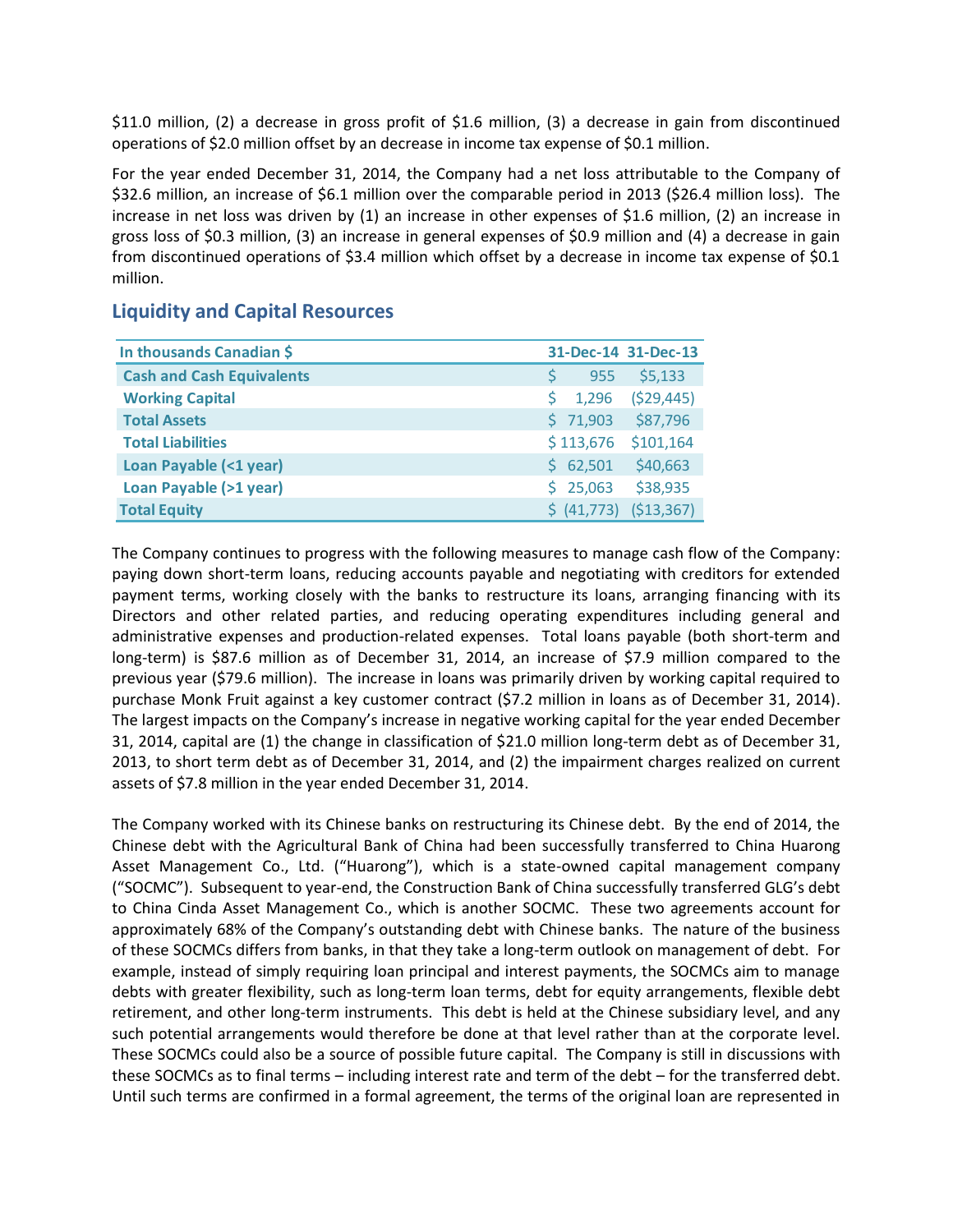the financial statements. The Company further expects to successfully restructure the remaining as yet non-transferred bank debt during 2015.

|                                               |            | <b>Year Ended December 31</b> |              |  |
|-----------------------------------------------|------------|-------------------------------|--------------|--|
| In thousands Canadian \$, except for EPS      | 2014       | 2013                          | 2012         |  |
| <b>Gross Revenue (note 1)</b>                 | \$19,982   | \$16,022                      | \$21,139     |  |
| Net Income (Loss) from continuing operations  | (\$32,567) | (\$29,808)                    | (\$29,965)   |  |
| Net Income (Loss)                             | (\$32,567) | (\$26,430)                    | ( \$34, 820) |  |
| <b>Total Assets</b>                           | \$71,903   | \$87,796                      | \$103,065    |  |
| <b>Non-current financial liabilities</b>      | \$25,144   | \$38,893                      | \$8,683      |  |
| Loss per share from continuing operations     |            |                               |              |  |
| <b>Basic and diluted</b>                      | (\$0.95)   | (\$0.89)                      | (\$0.91)     |  |
| Loss per share from continuing operations and |            |                               |              |  |
| discontinued operations                       |            |                               |              |  |
| <b>Basic and diluted</b>                      | (50.95)    | (\$0.79)                      | ( \$1.03)    |  |
| NOTE 1: Restated numbers exclude revenue from |            |                               |              |  |

## **Selected Annual Information**

TE 1: Restated numbers exclude revenue from discontinued operations.

Sales of stevia extracts declined by 24% in 2013 from 2012 and rebounded by 25% in 2014 as the Company increased its sales in the international market and decreased its sales of stevia extracts to other stevia companies primarily located in China. Further the Company commenced its monk fruit operations in the fourth quarter of 2014 and produced its first products under a supply contract announced in July of 2014. The first shipment under this contract was made in the first quarter of 2015 and this new product line will add a new source of sales starting in 2015.

The Company has incurred significant losses for the past three years. In 2012 and 2013, the major drivers of the loss were related to write-downs on stevia inventories due to a supply surplus of stevia extracts in the international marketplace. The Company also had significant operating charges related to its idle facilities during these years. In 2014, the Company commenced operations for its Monk Fruit products. This improved factory utilization starting in the fourth quarter and the first products were manufactured in the fourth quarter of 2014. In 2014, the Company incurred significant impairments related to recoverable sales taxes and prepaid expenses in China (\$6.2 million) and Plant, Property and Equipment (\$6 million) related to its ion resin equipment; these were offset by reductions in inventory impairments from the prior year (\$6.5 million reduction). The market for stevia from the start of the fourth quarter of 2014 has significantly improved since the supply surplus for stevia had been depleted from the market. Market prices for stevia extracts have now increased for the first time in two years. These issues also resulted in a decline in total assets for the years 2012, 2013 and 2014 as inventories were drawn down, and further impairment charges were also taken on obsolete inventory, plant, property and equipment and sales taxes recoverable in China.

During the year ended December 31, 2012 and 2013, non-current financial liabilities increased from \$8.7 million in 2012 to \$25.4 million by year end 2014. During the year ended December 31, 2013 and 2014, non-current financial liabilities decreased as the Company reclassified \$21.0 million long-term bank loan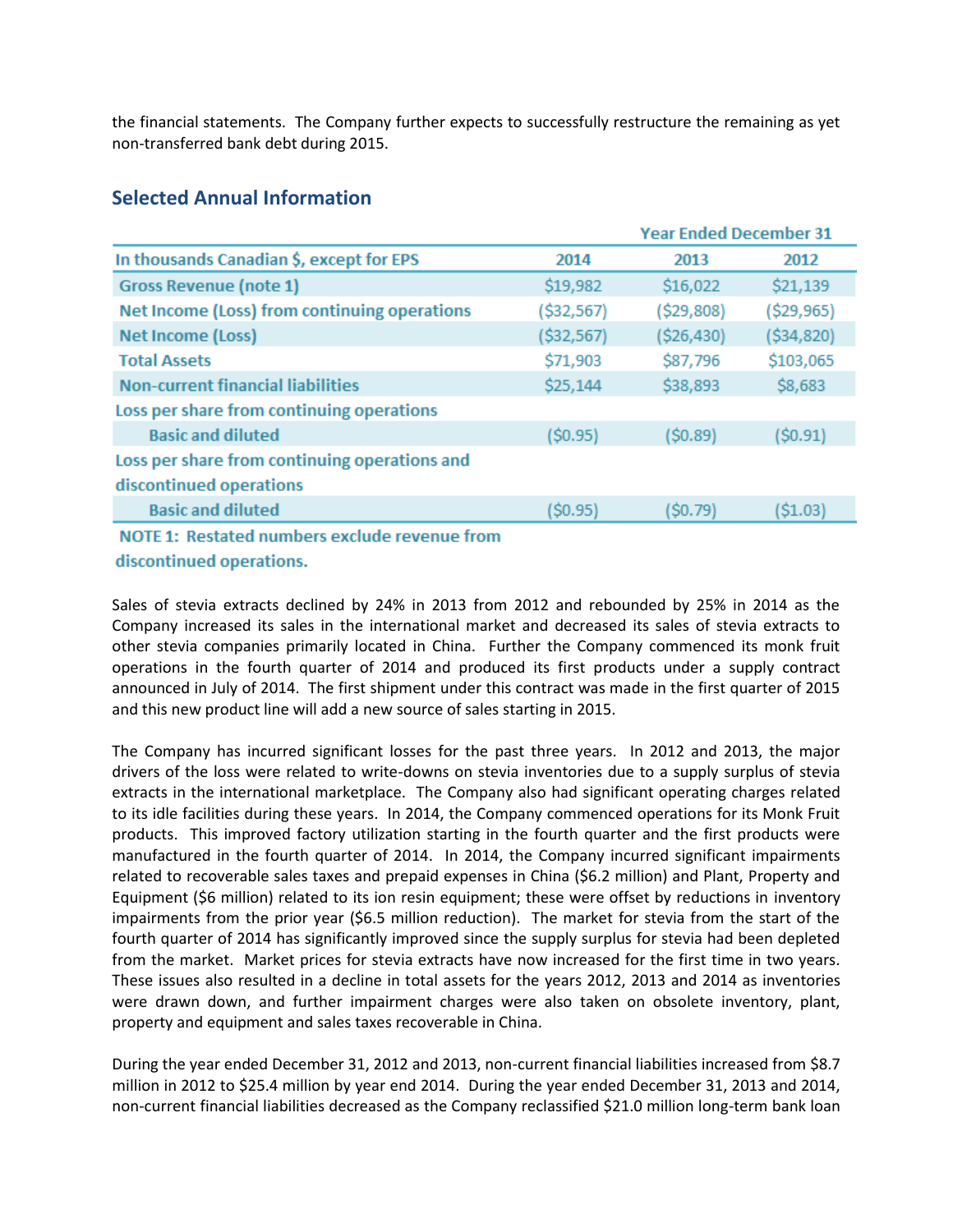to short-term loan. During these years the Company refinanced short-term bank debt and obtained longer term funding from the Company's Chairman and CEO and other related parties.

## **Additional Information**

Additional information relating to the Company, including our Annual Information Form, is available on SEDAR (www.sedar.com). Additional information relating to the Company is also available on our website (www.glglifetech.com).

For further information, please contact: Simon Springett, Investor Relations Phone: +1 (604) 669-2602 ext. 101 Fax: +1 (604) 662-8858 Email: ir@glglifetech.com

#### **About GLG Life Tech Corporation**

GLG Life Tech Corporation is a global leader in the supply of high-purity zero calorie natural sweeteners including stevia and monk fruit extracts used in food and beverages. GLG's vertically integrated operations, which incorporate our Fairness to Farmers program and emphasize sustainability throughout, cover each step in the stevia and monk fruit supply chains including non-GMO seed and seedling breeding, natural propagation, growth and harvest, proprietary extraction and refining, marketing and distribution of the finished products. Additionally, to further meet the varied needs of the food and beverage industry, GLG has launched its Naturals+ product line, enabling it to supply a host of complementary ingredients reliably sourced through its supplier network in China. For further information, please visit www.glglifetech.com.

**Forward-looking statements:** *This press release may contain certain information that may constitute "forward-looking statements" and "forward looking information" (collectively, "forward-looking statements") within the meaning of applicable securities laws. Often, but not always, forward-looking statements can be identified by the use of words such as "plans", "expects" or "does not expect", "is expected", "budget", "scheduled", "estimates", "forecasts", "intends", "anticipates" or "does not anticipate", or "believes" or variations of such words and phrases or words and phrases that state or indicate that certain actions, events or results "may", "could", "would", "might" or "will" be taken, occur or be achieved.* 

*While the Company has based these forward-looking statements on its current expectations about future events, the statements are not guarantees of the Company's future performance and are subject to risks, uncertainties, assumptions and other factors that could cause actual results to differ materially from future results expressed or implied by such forward-looking statements. Such factors include amongst others the effects of general economic conditions, consumer demand for our products and new orders from our customers and distributors, changing foreign exchange rates and actions by government authorities, uncertainties associated with legal proceedings and negotiations, industry supply levels, competitive pricing pressures and misjudgments in the course of preparing forward-looking statements. Specific reference is made to the risks set forth under the heading "Risk Factors" in the Company's Annual Information Form for the financial year ended December 31, 2013. In light of these factors, the forward-looking events discussed in this press release might not occur.*